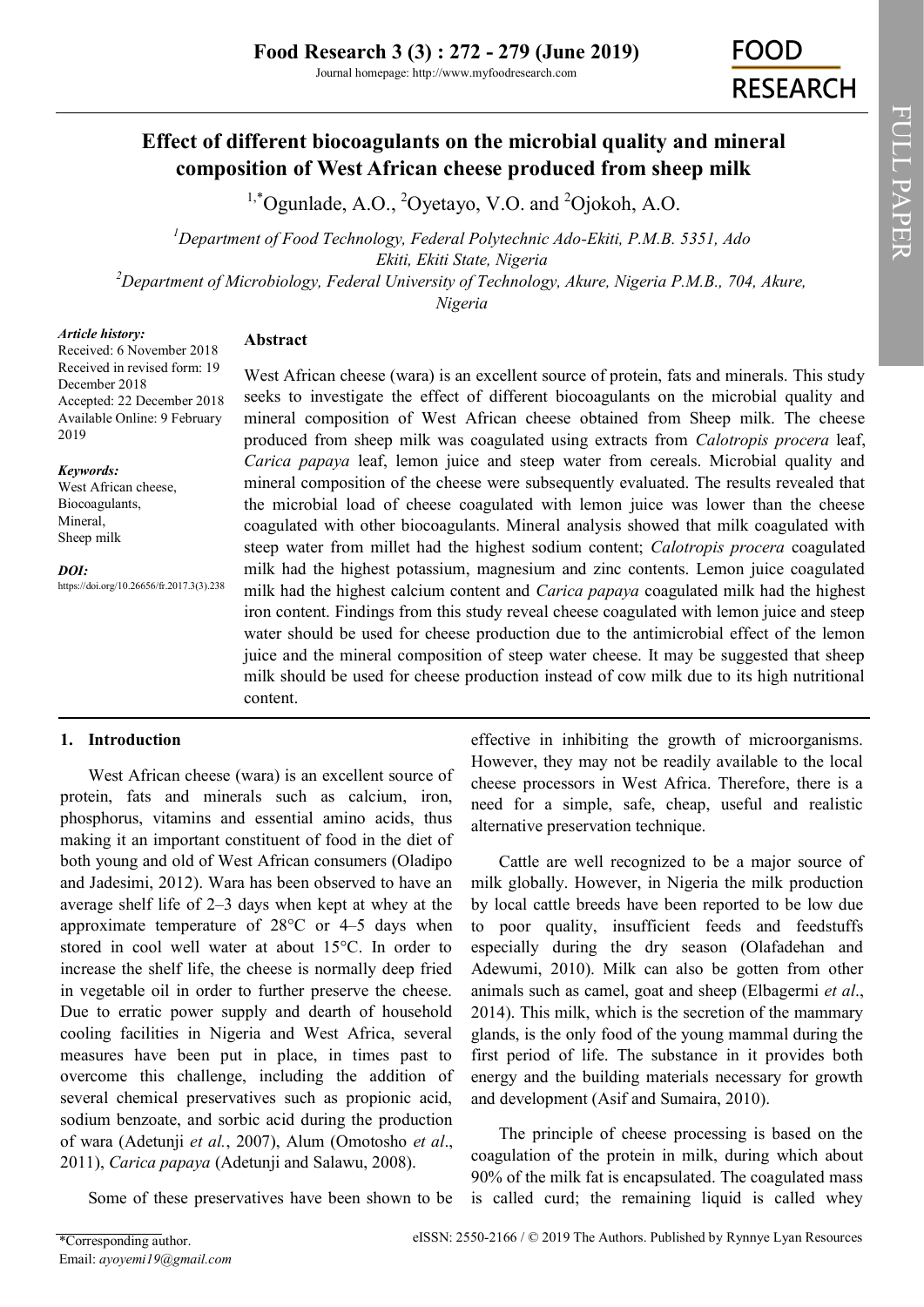FULL PAPER FULL PAPER

(Oladipo and Jadesimi, 2012). Curd (cheese) consists mainly of milk proteins (casein) and milk fat; while whey mainly contains water, milk sugar (lactose), protein (serum proteins) and B vitamins (Ebing and Rutgers, 2006). Sheep milk has a higher specific gravity, viscosity, refractive index, titratable acidity, and lower freezing point compared with cow's milk (Haenlein and Wendorff, 2006).

Several studies have found lactic acid bacteria (LAB) to occur naturally as an indigenous microflora in cheese (Fox *et al*., 1998; Beresford *et al*., 2001). Microorganisms found in milk can be classified based on their biochemical types, temperature response and ability to cause infection and diseases (Marth, 1978). Milk from its natural source is a sterile product but its rich nutritional composition makes it a fertile medium for microbial inhabitation. Contamination may come from external sources like air, soil and milk handlers (Otoikhian, 2012). Sterile milk gotten from healthy udder can become contaminated by bacteria present in the storage tank and also from tubules where the milk flows through. The number of microorganisms present at the time of milking has been reported to range between several hundred and several thousand per milliliter (International Dairy Foundation, 1981).

Bacterial spoilage of raw milk depends upon various factors such as health of the animal, cleanliness of the housing area, nature of feed, the water used at farm, the milk vessels/utensils for storage and essentially the hygiene of the milker/handler (Chatterjee *et al*., 2006; Ali and Abdelgadir, 2011; Salman and Hamad, 2011). Mubarack *et al.* (2010) and Lingathurai and Vellathurai (2010) have reported the presence of pathogenic bacteria to be a major threat to public health especially for those individuals who still consume raw milk. Presence of bacteria in raw milk reduces the keeping quality of milk and certain bacteria with their associated enzymes and toxins may even survive pasteurization creating health hazards (Salman and Hamad, 2011). Therefore, the objective of the present study is to determine the effects of different biocoagulants on the improvement of microbial quality and the mineral composition of West African cheese produced from Sheep milk.

#### **2. Materials and methods**

### *2.1 Collection of milk*

The raw milk sample was collected from sheep at Aba Baba Medinat, a Fulani farm settlement along Afao road, Ado-Ekiti, Nigeria. It was collected aseptically and subsequently transferred to the laboratory for analysis.

### *2.2 Collection of coagulants*

The leaves of *Carica papaya* and *Calotropis procera*  were collected from Erifun community around The Federal Polytechnic, Ado-Ekiti, Nigeria. Authentication of the Plants was done at the Department of Plant Science and Biotechnology, Ekiti State University, Ado-Ekiti, Nigeria. The voucher specimens of UHAE 2018/022 for *Carica papaya* and UHAE 2018/023 for *Calotropis procera* have been deposited at the University herbarium. Other biocoagulants like lemon fruits were purchased from Oba market, a local market in Ado Ekiti Metropolis, Nigeria, West Africa. Steep water (effluent from pap produced from maize, sorghum, millet) were produced by steeping the grains in water for 3 days after which it was milled and later steeped again for 2 days in the laboratory. The steep water was then collected for use as biocoagulants.

## *2.3 Production of West African cheese*

The milk was stirred gently during the heating process with a wooden spoon. About 4mL of the leaf extract of *Calotropis procera, Carica papaya,* lemon juice, steep water was added to the warm milk and the mixture was heated for the second time with intermittent stirring to about  $45{\text -}50^{\circ}\text{C}$  and was kept at this temperature until coagulation was achieved and the heating was stopped after the separation of curd and whey. The sign of coagulation was observed within the range of 10-15 mins. It was transferred into a small previously sterilized rafia basket to facilitate whey drainage and characteristic shape when the cheese was firm enough it was removed from the rafia basket and place inside a covered plastic container for analysis.

## *2.4 Microbiological analysis*

## *2.4.1 Isolation of microorganisms*

This was done using the modified pour plate method (Olutiola *et al*., 2000). The cheese sample was weighed 1 g and introduced into 10 mL of sterile distilled water to carry out a ten-fold serial dilution. Molten nutrient agar (NA), plate count agar (PCA) and potato dextrose agar (PDA) which have been prepared and autoclaved, were allowed to cool to about 45°C before they were dispensed aseptically into sterile Petri dishes containing 1mL of introduced inoculum from the dilutions. The plates were gently swirled and allowed to set. The inoculated plates were incubated in an incubator (Gallenkomp 9052A, England) at 37°C for 18-24 hrs for bacteria while PDA plates were incubated at 28±2°C for 72-120 hrs for fungi. All the plates were observed for growth and counted after incubation.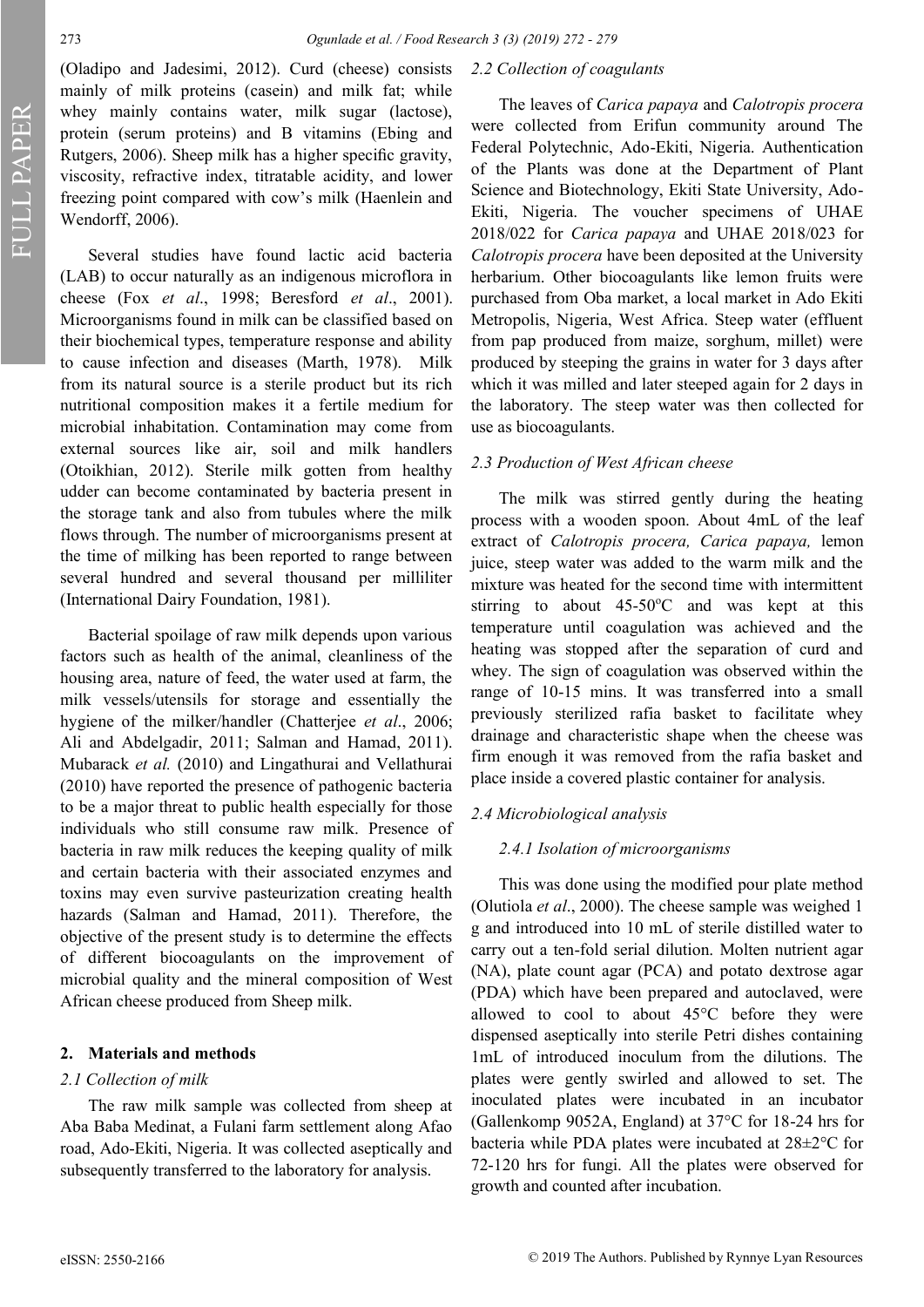#### *2.4.2 Counting of colonies*

After 24 hrs of incubation at  $37^{\circ}$ C, the discrete colonies formed on PCA, NA and PDA were counted and recorded as total bacterial counts and fungal count respectively. The results recorded as colony forming unit per volume of sample (CFU/mL) for bacteria and sporeforming unit per volume (SFU/mL) for fungi.

## *2.4.3 Sub-culturing method*

The pure colony was obtained from plate containing the discreet colony. The microbial mixture was transferred to the edge of an agar plate with an inoculating loop and then streaked out over the surface of fresh agar plate. Pure colonies obtained were maintained on agar slants at 4°C and subsequently subcultured before use. Colonies of fungal growth observed were subcultured onto fresh potato dextrose agar (PDA) until pure cultures of the fungal isolates were obtained.

## *2.4.4 Cultural and Biochemical tests*

The test carried out on the isolates include Gram's staining, motility, spore staining, catalase, indole production, methyl red, Voges-Proskauer test, citrate utilization, urease test, oxidase and sugar fermentation tests (Olutiola *et al*., 2000; Cheesbrough, 2000; Fawole and Oso, 2007).

#### *2.4.5 Identification of bacteria*

The appearance of the colony of each isolate on the agar media was studied. Characteristics observed include shape, edge, color, elevation and texture after 24 hrs of incubation. Staining reaction and other results of biochemical tests were interpreted for the tentative identification of bacterial isolates to species level according to Cowan and Steel (1993).

## *2.4.6 Morphological and microscopic identification of fungi isolates*

Fungal mycelium (48-hr old) was aseptically picked with inoculating needle and placed gently on a clean slide containing a drop of lacto-phenol blue. The slide was covered with a cover slip and examined under the microscope. Microscopic identification was done according to Barnett *et al*. (2000) and Samson *et al*. (2010). The identified fungi were maintained on PDA slants at 4°C in the refrigerator for subsequent use.

## *2.5 Determination of mineral composition*

The mineral composition (sodium, potassium, calcium, magnesium, iron, zinc) of each sample was determined by wet ashing method followed by

Triplicate wara sample (1 g) was ashed in Muffle furnace (Labcon, RM7, India) at 600°C. The ashed samples inside the silica dishes were removed and transferred into the desiccators to cool after which the samples were dissolved with 1ml of concentrated  $HNO<sub>3</sub>$ . Little distilled water was added, and the dissolved sample was filtered into a clean small plastic bottle using number 43Whattman filter paper. Distilled water was later used to dilute the solution up to 50ml. Atomic absorption spectrophotometer (Buck 201, VGP) was used in determining the mineral content (AOAC, 2012). The mineral content was calculated using the formula below:

Mineral (mg/100 g) =  $(R \times V \times D) / W_t$ 

When R is Solution Concentration; V is volume of sample digested;  $D = Dilution factor$ ; and  $W_t$  is weight of sample.

## *2.6 Statistical analysis*

The statistical analyses were carried out using SPSS program (Statistical Package for social Sciences version 16). The significant difference between means were calculated by one-way Analysis Variance (ANOVA) using Duncan multiple range test (DMRT) ( $p \le 0.05$ ).

## **3. Results**

## *3.1 Occurrence of bacteria isolates in cheese sample from sheep milk*

Table 1 shows the occurrence of bacteria isolated from soft cheese from sheep. In total, six genera of bacteria were isolated from the samples and these are majorly Gram-positive, *Bacillus cereus, Bacillus subtilis, Lactobacillus casei*, *Lactococcus lactis* and *Staphylococcus aureus* except *Pseudomonas aeruginosa* which is Gram-negative organism. *L. lactis* was isolated from all the cheese samples except the sample coagulated with *Calotropis procera* (SCPR). *L. casei*  was present in cheese coagulated with steep water from sorghum (SSO), steep water from maize (SMA) and Lemon juice (SLJ), *S. aureus* was present in SSO, SMA, cheese coagulated with steep water from millet (SMI) and SCPR*, B. subtilis* was present in SMI, SCPR and *Carica papaya* (SCP), *P. aeruginosa* was present SCPR and SCP while *B. cereus* was present only in SCP.

## *3.2 Occurrence of fungi in cheese sample from sheep milk*

Table 2 reveals the occurrence of fungal Isolates in wara sample from sheep milk. *Aspergillus fumigatus* was isolated from all the cheese samples except in SMI and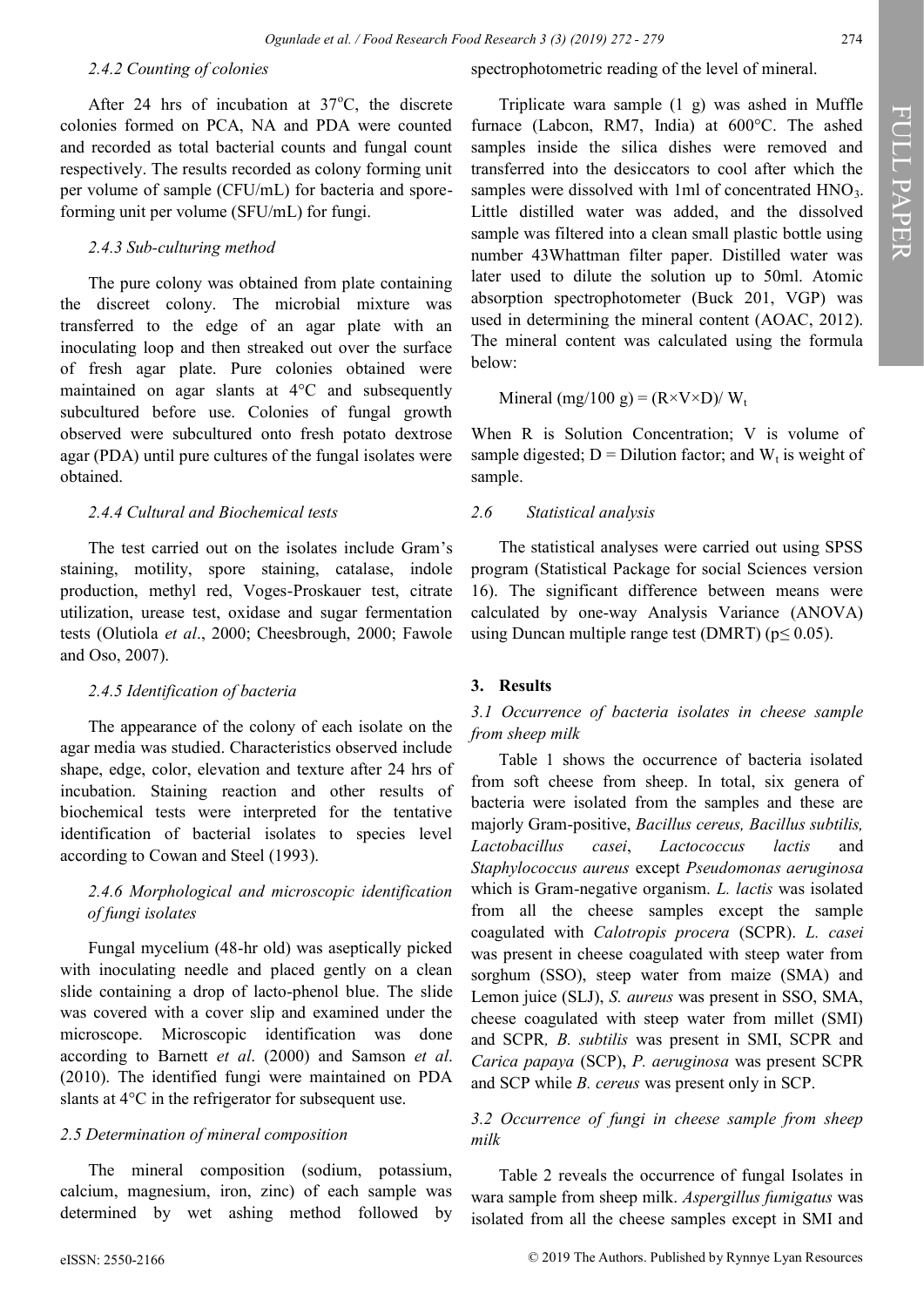Table 1. Occurrence of bacteria isolates in cheese sample from sheep milk

| Sample      | Lactobacillus<br>casei | Lactococcus<br>lactis | Staphylococcus<br>aureus | Bacillus cereus | Bacillus subtilis | Pseudomonas<br>aeruginosa |
|-------------|------------------------|-----------------------|--------------------------|-----------------|-------------------|---------------------------|
| SSO         |                        |                       |                          |                 |                   |                           |
| <b>SMA</b>  |                        |                       |                          |                 |                   |                           |
| <b>SMI</b>  |                        |                       |                          |                 |                   |                           |
| <b>SLJ</b>  |                        |                       |                          |                 |                   |                           |
| <b>SCPR</b> |                        |                       | +                        |                 |                   |                           |
| <b>SCP</b>  |                        |                       |                          |                 |                   |                           |

Key: SSO: Sheep milk coagulated with steep water from Sorghum; SMA: Sheep milk coagulated with steep water from Maize; SMI: Sheep milk coagulated with steep water from Millet; SLJ: Sheep milk coagulated with Lemon juice; SCPR: Sheep milk coagulated with *Calotropis procera*; SCP: Sheep milk coagulated with *Carica papaya*

Table 2. Occurrence of fungi in cheese sample from sheep milk

| Sample      | Aspergillus | Aspergillus | Rhizopus   | Penicillum  | <i>Muccor</i> | Candida | Fusarium   | Saccharomyces |
|-------------|-------------|-------------|------------|-------------|---------------|---------|------------|---------------|
|             | niger       | fumigatus   | stolonifer | chrysogenum | hiemalis      | albican | verticolor | spp           |
| <b>SSO</b>  |             |             |            |             |               |         |            |               |
| <b>SMA</b>  |             |             |            |             |               |         |            |               |
| <b>SMI</b>  |             |             |            |             |               |         |            |               |
| <b>SLJ</b>  |             |             |            |             |               |         |            |               |
| <b>SCPR</b> |             |             |            |             |               |         |            |               |
| <b>SCP</b>  |             |             |            |             |               |         |            |               |

Key: SSO: Sheep milk coagulated with steep water from Sorghum; SMA: Sheep milk coagulated with steep water from Maize; SMI: Sheep milk coagulated with steep water from Millet; SLJ: Sheep milk coagulated with Lemon juice; SCPR: Sheep milk coagulated with *Calotropis procera*; SCP: Sheep milk coagulated with *Carica papaya*

Table 3. Mineral composition (mg/100 g) of cheese from sheep milk produced with different coagulants (ppm)

| <b>Sample</b> | Na                             | K                             | Сa                             | Mg                            | Fe                           | Zn                           |
|---------------|--------------------------------|-------------------------------|--------------------------------|-------------------------------|------------------------------|------------------------------|
| <b>SSO</b>    | $280.00\pm4.00^e$              | $64.00\pm4.00t$               | $340.00 \pm 0.00^e$            | $16.80 \pm 0.00^{\circ}$      | $4.50\pm0.50^b$              | $1.50 \pm 0.30$ <sup>d</sup> |
| <b>SMA</b>    | $245.00 \pm 5.00^{\text{t}}$   | $76.00 \pm 0.00$ <sup>d</sup> | $382.00 \pm 2.00^{\circ}$      | $16.60 \pm 0.60^{\circ}$      | $4.00 \pm 0.00$ <sup>d</sup> | $1.80 \pm 0.10^c$            |
| <b>SMI</b>    | $360.00 \pm 2.00^{\circ}$      | $83.00 \pm 0.20^{\circ}$      | $456.00\pm0.00^{\circ}$        | $16.70 \pm 0.00^{\circ}$      | $4.30\pm0.10^{\circ}$        | $1.70 \pm 0.20$ <sup>c</sup> |
| <b>SLJ</b>    | $290.70 \pm 0.20$ <sup>d</sup> | $79.00 \pm 0.00^{\circ}$      | $668.00 \pm 2.00^{\circ}$      | $15.70 \pm 0.50$ <sup>c</sup> | $1.90 \pm 0.00^{\text{t}}$   | $1.10\pm0.10^{\circ}$        |
| <b>SCPR</b>   | $350.90\pm0.00^{\circ}$        | $160.00 \pm 0.00^a$           | $385.00 \pm 2.00^{\circ}$      | $16.80 \pm 0.30^{\circ}$      | $3.80\pm0.30^e$              | $2.40 \pm 0.00^a$            |
| <b>SCP</b>    | $330.00\pm0.00^{\circ}$        | $69.00 \pm 3.00^e$            | $369.00 \pm 0.00$ <sup>d</sup> | $16.70 \pm 0.00^{\circ}$      | $5.20 \pm 0.20^a$            | $2.20\pm0.20^b$              |

Values are means of triplicate determinations  $\pm$  Standard deviation. Means with different letters in the same column are significantly different ( $p \le 0.05$ )



Figure 1. Prevalence of bacteria isolated from cheese samples Figure 2. Prevalence of fungi isolated from cheese samples

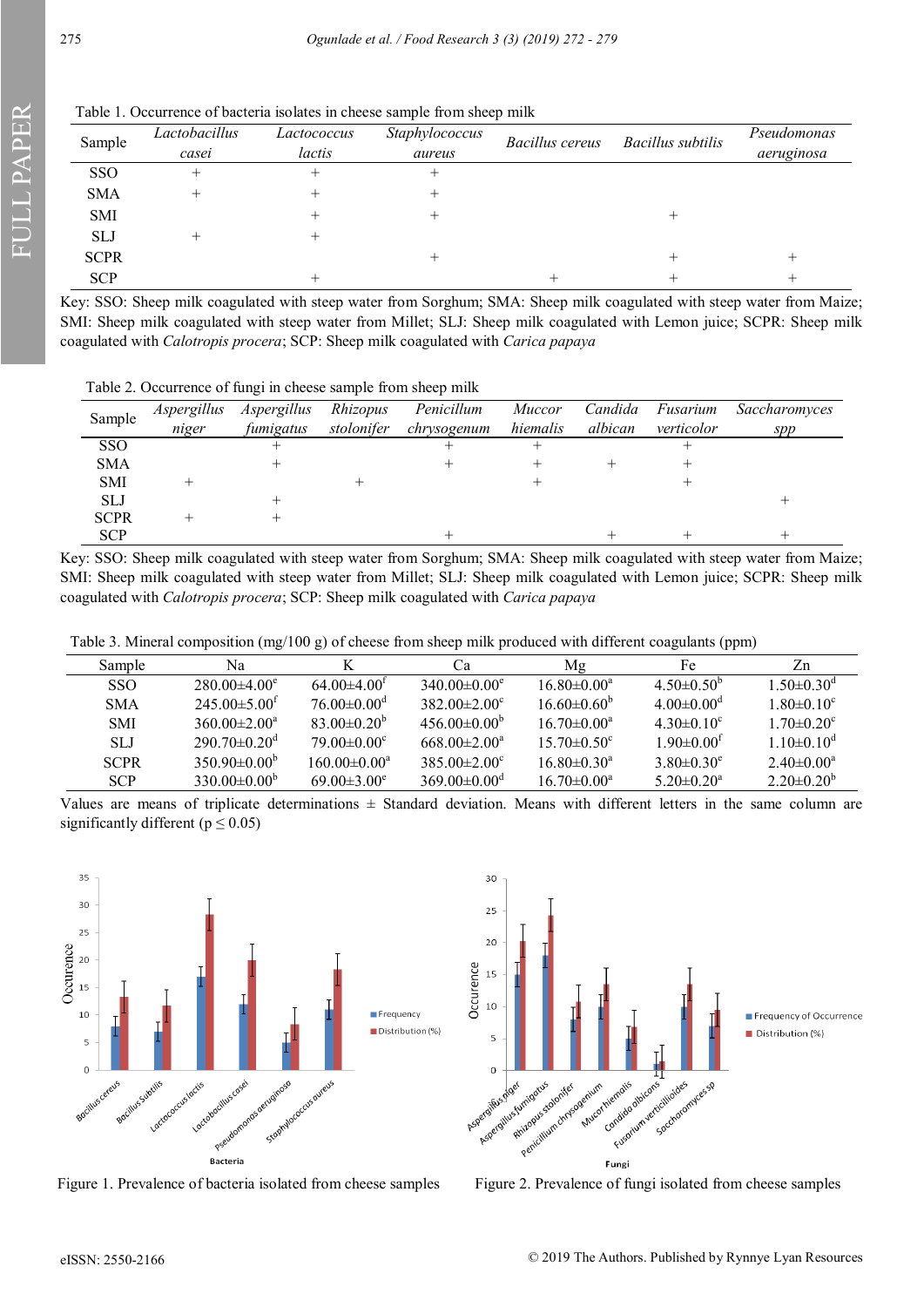SCP. *Fusarium verticillioides* was isolated from all the cheese samples except in SLJ and SCPR. *Aspergillus niger* was found in SMI and SCPR. *Rhizopus stolonifer* was also found in SMI only. *Mucor hiemalis* was isolated from SSO, SMI and SMA. *Penicillium chrysogenium* was isolated from SCPR, SSO and SMA. *Candida albicans* was isolated from SCP and SMA. *Saccharomyces* sp was found only in two samples which are SLJ and SCP.

## *3.3 Mineral composition of cheese from sheep Milk produced with different coagulants*

The mineral composition of cheese sample produced from sheep milk is presented in Table 3. Sheep milk coagulated with lemon juice had the highest value of calcium among the entire mineral analysed for all the cheese samples (668 mg/100 g). Zinc was also found to be the lowest among the samples analysed with a value of 1.10 mg/100g from sheep milk coagulated with lemon juice.

## *3.4 Prevalence bacteria/fungi Isolated from wara samples*

Figure 1 shows the prevalence of bacteria isolated from soft cheese produced from sheep milk coagulated with six different biocoagulants. It was observed that *L. lactis* had the highest percentage occurrence of 28.3%. Figure 2 shows the prevalence of fungi isolated from soft cheese produced from sheep milk coagulated with six different biocoagulants. It was observed that *A. fumigatus* had the highest percentage occurrence of 24.3% and *C. albicans* occurred least (1.4%).

## **4. Discussion**

In the cheese samples prepared, the one coagulated with steep water from different grains had the highest population of bacteria compared with other coagulants used. The bacteria present in the steep water might have contributed to the microbial load in the sample. This can be corrected by filter-sterilization of the steep water prior to use in the preparation of cheese. On the other hand, lemon juice coagulated milk had the least occurrence of bacteria population and this can be attributed to the antimicrobial content of the lemon juice. This is in agreement with the observation of Adetunji *et al*. (2007). The decrease in the population of the microorganisms may be due to the corresponding changes in the milk pH.

The existence of mold and yeast in cheese observed in this study was not unusual. Other researchers have isolated *Penicillium* and *Aspergillus* spp. from West African cheese. In the previous study conducted by Adegoke *et al.* (1992), Olatunji *et al*. (2006) and Oyeleke

*et al*. (2006) on nono, wara, mai-shanu, fufu and kamu. *L. bulgaricus*, *L. lactis, L. acidophilus, S. thermophillus* and *S. cremoris* were isolated. These support our findings that cheese harbor bacteria including LAB such as *Lactobacillu*s, *Streptococcus* as well as yeast and moulds.

*B. cereus, S. aureus, A. niger, A. fumigatus, P. chrysogenium, Rhizopus spp* isolated from this study is similar to the report of Uzeh *et al*. (2006) on nono and wara. *Bacillus cereus* which is known to be highly resistant to environmental stress due to its spore-forming nature was also isolated and *B. cereus* is known to be of public health importance since it is pathogenic. The detection of *S. aureus* is also of public health importance because of its ability to cause a wide range of infections especially food-borne intoxication. This organism was equally isolated by Olasupo *et al*. (2002) from cheese and kunun-zaki, a cereal based, non-alcoholic beverage.

The high bacterial load found in the cheese samples investigated during the present study agrees with the findings of Elkhider *et al*. (2011) who reported that cheese samples collected from different producers in rural areas of Eastern Sudan indicate that the level of hygiene and production methods, source of raw milk and its handling could be the main factors responsible for the high microbial loads which might affect the quality of cheese.

The microbial count of the cheese samples was found to be higher than those of the raw milk and the contaminants might be from the coagulants used. This may have accounted for the increase in microbial load found in the cheese sample compared with those found in the raw milk sample. Therefore, some preventive measures should be taken at this stage such as; washing the leaves thoroughly before extraction of the juice, covering the steep water so as to reduce contamination, monitoring the temperature of the milk and controlling the development of acidity. This is different from the results obtained by Adegoke *et al*. (1992) who observed a reduction in the population of total aerobes at the curdling point during the manufacture of the cheese.

The presence of *B. cereus*, *S. aureus*, *P. aeruginosa* and yeast indicates that the cheese was not sterile. *L. casei* had the highest percentage occurrence (28.3%) followed by *L. lactis* (20%), *S. aureus* (18.3%), *B. cereus* (13.3%), *B. subtilis* (11.7%) and *P. aeruginosa* (8.4%). This is in line with the work of Guessas and Kihal (2004) who isolated *Lactobacillus* and *Leuconostoc* from raw goat milk. LAB improves food quality and also plays an important role in preventing the growth of undesirable bacteria. Axelsson (2004) reported that LAB is generally associated with habitats rich in nutrients. It is well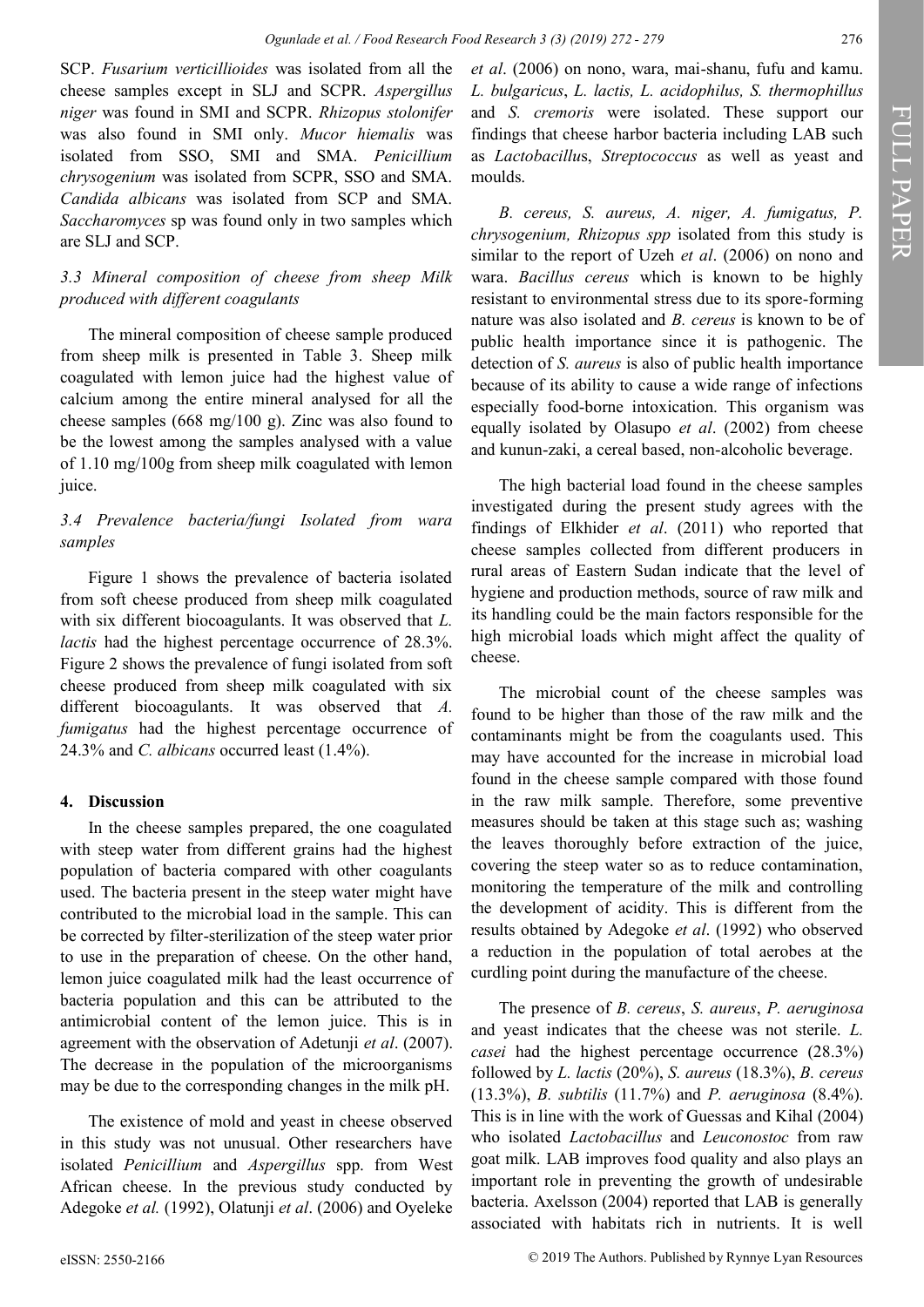FULL PAPER FULL PAPER

known that LAB produces a variety of antimicrobial substances with potential importance for food preservation.

Lactic acid bacteria are the most extensively studied microorganisms for milk fermentation (Maragkoudakis *et al*., 2006). The presence of LAB in milk fermentation can be either as spontaneous or inoculated starter cultures. Milk itself is known as one of the natural habitats of LAB (Delavenne *et al*., 2012). The presence of certain strains of microorganisms such as *Lactobacilli*  and *Streptococcus* species may be beneficial (Yantyati *et al*., 2014). Several of these have been found to have probiotic properties and immunomodulatory function. Several *Lactobacillus* strains have been reported to display stimulatory properties on cells of innate immunity in vitro and in vivo in both animal models and in humans given fermented milk products containing probiotics (Otoikhian, 2012).

*Aspergillus* species which were isolated are known spore formers, which therefore mean that they can easily contaminate the dairy products which are usually exposed during processing, storage and hawking. They are the major spoilage organisms of carbohydrate food. However, their growth can result in the production and accumulation of mycotoxins which are of public health and economic importance (Wouters *et al*., 2002). The yeasts and mould count in this study were lower than those reported by Soliman and Aly (2011) who isolated thirteen yeasts strains from Egyptian Karish cheese.

The effect of different biocoagulants on the mineral composition of cheese is presented in Table 3. It shows that the highest sodium (360) content was found in milk coagulated with steep water from millet (360 mg/100 g), for potassium, magnesium and zinc, *Calotropis procera* coagulated milk had the highest values of 160 mg/100 g, 16.80 mg/100 g, 2.40 mg/100 g respectively, while calcium had the highest value from lemon juice coagulated milk 668 mg/100 g, and iron had the highest value from *Carica papaya* coagulated milk 5.20 mg/100 g.

Steep water and lemon juice can compare favourably with the commonly used *Calotropis procera* in terms of nutritional composition. Mineral content of steep water coagulated cheese could probably be due to the likelihood that some of the minerals present in the steep water might have migrated into the cheese. The Fe and Zn content of cheese coagulated with *Carica papaya* obtained from this study  $(5.20 \text{ mg}/100 \text{ g}, 2.20 \text{ mg}/100 \text{ g})$ are generally higher than the values reported by Adetunji and Salawu (2008) in his work on West African soft cheese (wara) processed with *Calotropis procera* and *Carica papaya* (4.84, 1.19). Results from this study also

show that the mineral content of sheep milk is very high. This shows that sheep milk is highly nutritious. This is similar to the findings of Elbagermi *et al.* (2014), Asif and Sumaira (2010). A report of a decrease in trace elements had earlier been observed made by Coni *et al.* (1995). Some of these trace elements quantified in this study, however, were found to be high, this increase might have been contributed by the plant extract employed for the processing of the cheese.

## **5. Conclusion**

In conclusion, this study points out that sheep milk can also be used to produce highly nutritious West African cheese in place of the commonly used cow milk. Also, other unconventional coagulants can be used for the production of cheese apart from the commonly used sodom apple leave. However, efforts should be made to ensure that high hygiene is considered in order to reduce the microbial load to the barest minimum. Cheese produced contains Lactic acid bacteria which are beneficial to the consumer because of their probiotic effect. Thus, time and temperature at this stage of processing should be established and systematically monitored to prevent possible hazard which may be posed by the microorganism isolated.

Cheese coagulated with steep water from different grains appears to contain higher microbial load though highly nutritious than other coagulants used and this may be due to the microorganism present in the steep water which might have contributed to the microbial load in the final product. Steep water appears to be the most promising coagulant with regard to the production of cheese with high mineral contents if the sensory quality is looked upon. Unconventional biocoagulants such as *Carica papaya*, lemon juice, steep water from grains could qualify as a replacement for *Calotropis procera* extract which is generally used as a coagulant for cheese production because they contain essential minerals which are beneficial to the human body.

#### **Conflicts of interests**

We declare no conflicts of interests.

### **Acknowledgements**

The authors thank all the participants who took part in this study, The author appreciates Dr. Ogunlade T.O, Dr. Molehin Raphael, Mrs. Aladejana, Mrs. Peters, Mr. Batholomew for their contributions. The authors also thank the anonymous reviewers who helped to improve this paper.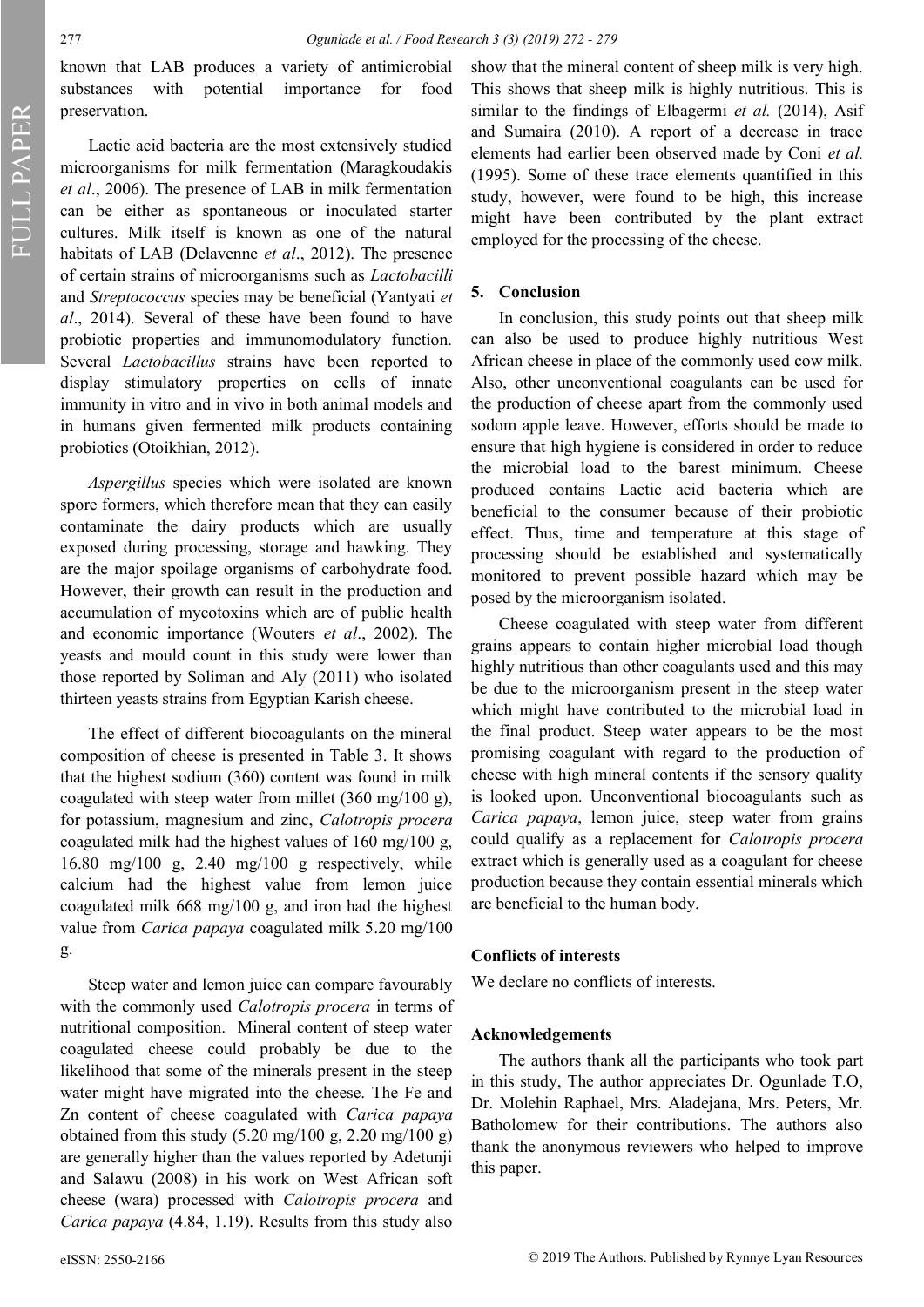## **References**

- Adegoke, G.O., Nse, E.N. and Akanni, O.O. (1992). Effects of heat, processing time and pH on the micro - flora, aflatoxin content and storability of 'wara', a soft white cheese. *Nahrung*, 36, 259 – 264. https:// doi.org/10.1002/food.19920360307
- Adetunji, V.O. and Salawu, O.T. (2008). West African soft cheese 'wara' processed with Calotropis procera and Carica papaya: A comparative assessment of nutritional values. *International Journal of Dairy Science*, 6(1), 58 – 65.
- Adetunji, V.O., Alonge, D.O., Singh, R.K. and Chen, J. (2007). Production of wara, a West African soft cheese using lemon juice as coagulant (LWT). *Swiss Society of Food Science and Technology*, 41, 331- 336.
- Ali, A.A. and Abdelgadir, W.S. (2011). Incidence of Escherichia coli in raw cow's milk in Khartoum state. *British Journal of Dairy Science*, 2(1), 23-26.
- AOAC. (2012). Official Methods of Analysis.  $8<sup>th</sup>$  ed. Washington D.C., AOAC
- Asif, M. and Sumaira, U. (2010). A Comparative Study on the Physicochemical Parameters of Milk Samples Collected from Buffalo, Cow, Goat and Sheep of Gujrat, Pakistan. *Pakistan Journal of Nutrition*, 9 (12), 1192-1197. https://doi.org/10.3923/ pjn.2010.1192.1197
- Axelsson, L. (2004). Lactic Acid Bacteria: Classification and physiology. In Salminen, S., Wright, A.V. and Ouwehand, A. (Eds.) Lactic Acid Bacteria, Microbiological and Functional Aspects. $3<sup>rd</sup>$  ed., p. 1-67. New York: Marcel Dekker.
- Barnett, J.A., Payne, R.W. and Yarrow, D. (2000). Yeasts: Characteristics and Identification, 3rd ed. Cambridge: Cambridge University Press.
- Beresford T.P., Fitzsimons N.A., Brennan N.L. and Cogan T.M. (2001). Recent advances in cheese microbiology. *International Dairy Journal*, 11(4-7), 259 – 274. https://doi.org/10.1016/S0958-6946(01) 00056-5
- Chatterjee, S.N., Bhattacharjee, I., Chatterjee, S.K. and Chandra, G. (2006). Microbiological examination of milk in Tarakeswar, India with special reference to coliforms. *African Journal of Biotechnology*, 5(15), 1383-1385.
- Coni, E., Bocca, A., Ianni, D. and Caroli, S. (1995). Preliminary evaluation of the factors influencing the trace element content of milk and dairy products. *Food Chemistry*, 52(2), 123-130. https:// doi.org/10.1016/0308-8146(94)P4190-Q
- Cowan, S.T. and Steel, K.J. (1993). Manual for the Identification of medical bacteria. 3<sup>rd</sup> ed., p. 34-89.

Cambridge: Cambridge University Press.

- Delavenne, E., Mounier, J., Déniel, F., Barbier, G. and Le Blay, G. (2012). Biodiversity of Antifungal Lactic Acid Bacteria Isolated from Raw Milk Samples from Cow, Ewe and Goat over One-Year Period. *International Journal of Food Microbiology*, 155(3), 185-190. https://doi.org/10.1016/ j.ijfoodmicro.2012.02.003
- Ebing, P. and Rutgers, K. (2006). Preparation of dairy products. Wageningen: Agromisa foundation and CTA.
- Elbagermi, M.A., Alajtal A.I. and Edwards, H.G.M. (2014) A Comparative Study on the Physicochemical Parameters and Trace Elements in Raw Milk Samples Collected from Misurata- Libya. *Sop Transactions on Analytical Chemistry*, 1(2), 15- 24. https://doi.org/10.15764/ACHE.2014.02002
- Elkhider, I.A.E., El Zubeir I.E.M, Basheir A.A. and Fadlelmoula A.A. (2011). Composition and hygienic quality of Sudanese white cheese produced by small scale in rural area of Eastern Sudan. *Annals of Food Science and Technology*, 12(2), 186-192.
- Fawole, M.O. and Oso, B.A. (2001). Laboratory Manual for Microbiology. Revised edition. Ibadan, Nigeria: Spectrum Books Limited.
- Fox, P.F., McSweeney P.L.H. and Lynch, C.M. (1998). Significance of non-starter lactic acid bacteria in Cheddar cheese. *Australian Journal of Dairy Technology,* 53(2), 83–89.
- Guessas, B. and Kihal, M. (2004). Characterization of Lactic Acid Bacteria isolated from Algerian arid zone raw goat's milk*. African Journal of Biotechnology*, 3(6), 339-342. https:// doi.org/10.5897/AJB2004.000-2062
- Haenlein, G.F.W. and Wendorff, W.L. (2006). Sheep milk production and utilization of sheep milk. In Park, Y.W. and Haenlein, G.F.W. (Eds.). Handbook of Milk of Non-Bovine Mammals, p. 137-194. Oxford: Blackwell Publishing Professional. https:// doi.org/10.1002/9780470999738.ch7
- International Dairy Federation (IDF). (1981). New Monograph on UHT Milk. Document No. 133, Brussels, Belgium: IDF.
- Lingathurai, S. and Vellathurai, P. (2010). Bacteriological quality and safety of raw cow milk in Madurai, South India. Webmed *Central Microbiology,* 1(10), 1-10.
- Maragkoudakis., P.A., Miaris, C., Rojez, P., Manalis, N., Magkanari, F., Kalantzopoulos, G. and Tsakalidou, E. (2006). Production of Traditional Greek Yoghurt Using Lactobacillus Strains with Probiotic Potential as Starter Adjuncts. *International Dairy Journal*, 16